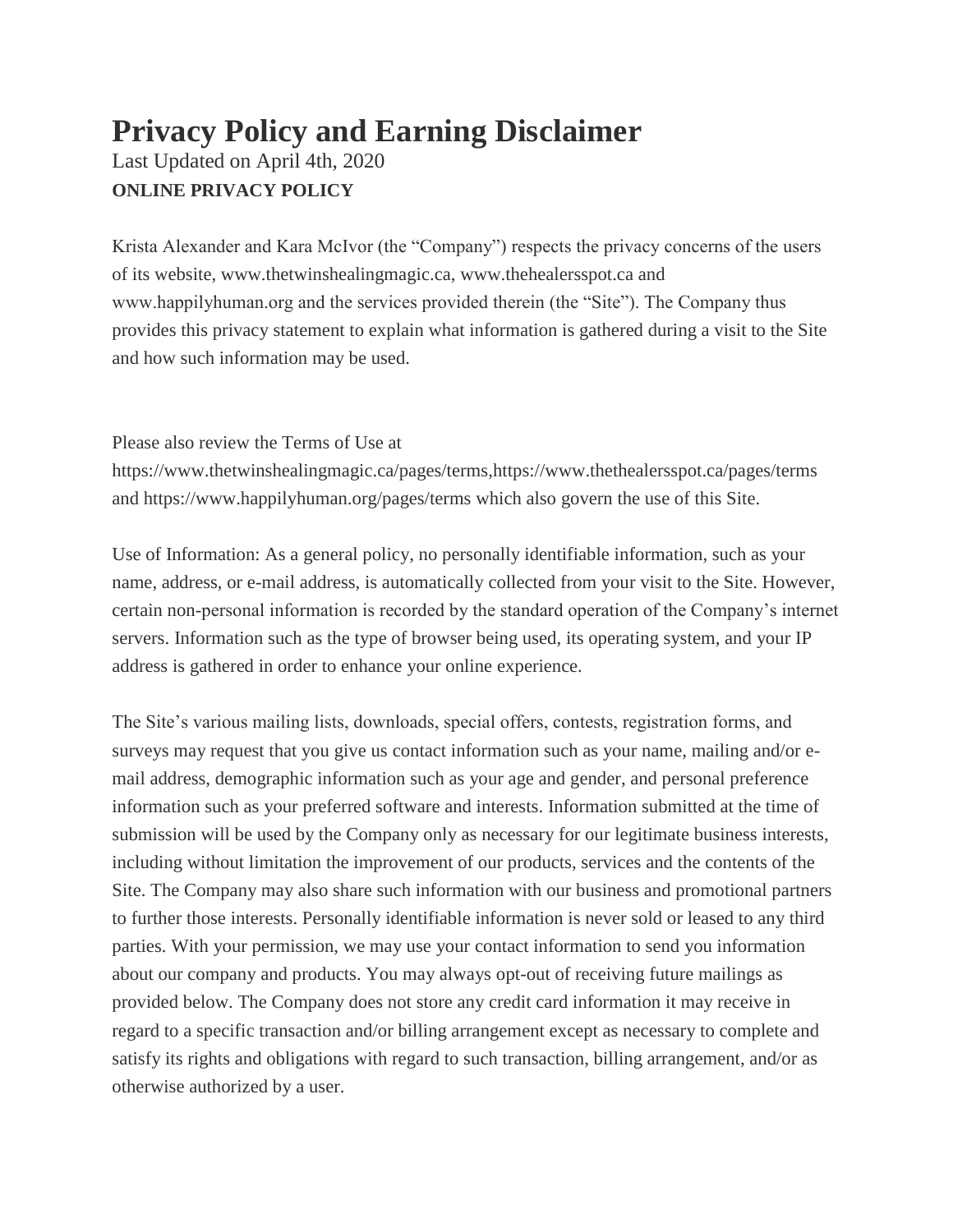The Company may disclose user information in special cases when we have reason to believe that disclosing this information is necessary to identify, contact or bring legal action against someone who may be causing injury to or interference (either intentionally or unintentionally) with the Company's rights or property, other users of the Site, or anyone else that could be harmed by such activities.

Children Age 18 and Under: The Company recognizes the special obligation to protect personally identifiable information obtained from children age 18 and under. AS SUCH, IF YOU ARE 18 YEARS OLD OR YOUNGER, THE COMPANY REQUESTS THAT YOU NOT SUBMIT ANY PERSONAL INFORMATION TO THE SITE OR TO THE COMPANY. If the Company discovers that a child age 18 or younger has signed up on the Site or provided us with personally identifiable information, we will delete that child's identifiable information from our records.

The Company nonetheless encourages parents to go online with their kids. Here are a few tips to help make a child's online experience safer:

1. Teach kids never to give personal information, unless supervised by a parent or responsible adult. Includes name, address, phone, school, etc.

- 2. Know the sites your kids are visiting and which sites are appropriate.
- 3. Look for Website privacy policies. Know how your child's information is treated.
- 4. Check out the FTC's site for more tips on protecting children's privacy online

Use of Cookies: Cookies are pieces of information that a website transfers to an individual's computer hard drive for record keeping purposes. Cookies make using our Site easier by, among other things, saving your passwords and preferences for you. These cookies are restricted for use only on our Site, and do not transfer any personal information to any other party. Most browsers are initially set up to accept cookies. You can, however, reset your browser to refuse all cookies or indicate when a cookie is being sent. Please consult the technical information relevant to your browser for instructions. If you choose to disable your cookies setting or refuse to accept a cookie, some parts of the Site may not function properly or may be considerably slower.

Malware/Spyware/Viruses: Neither the Company nor the Site knowingly permit the use of malware, spyware, viruses, and/or other similar types of software.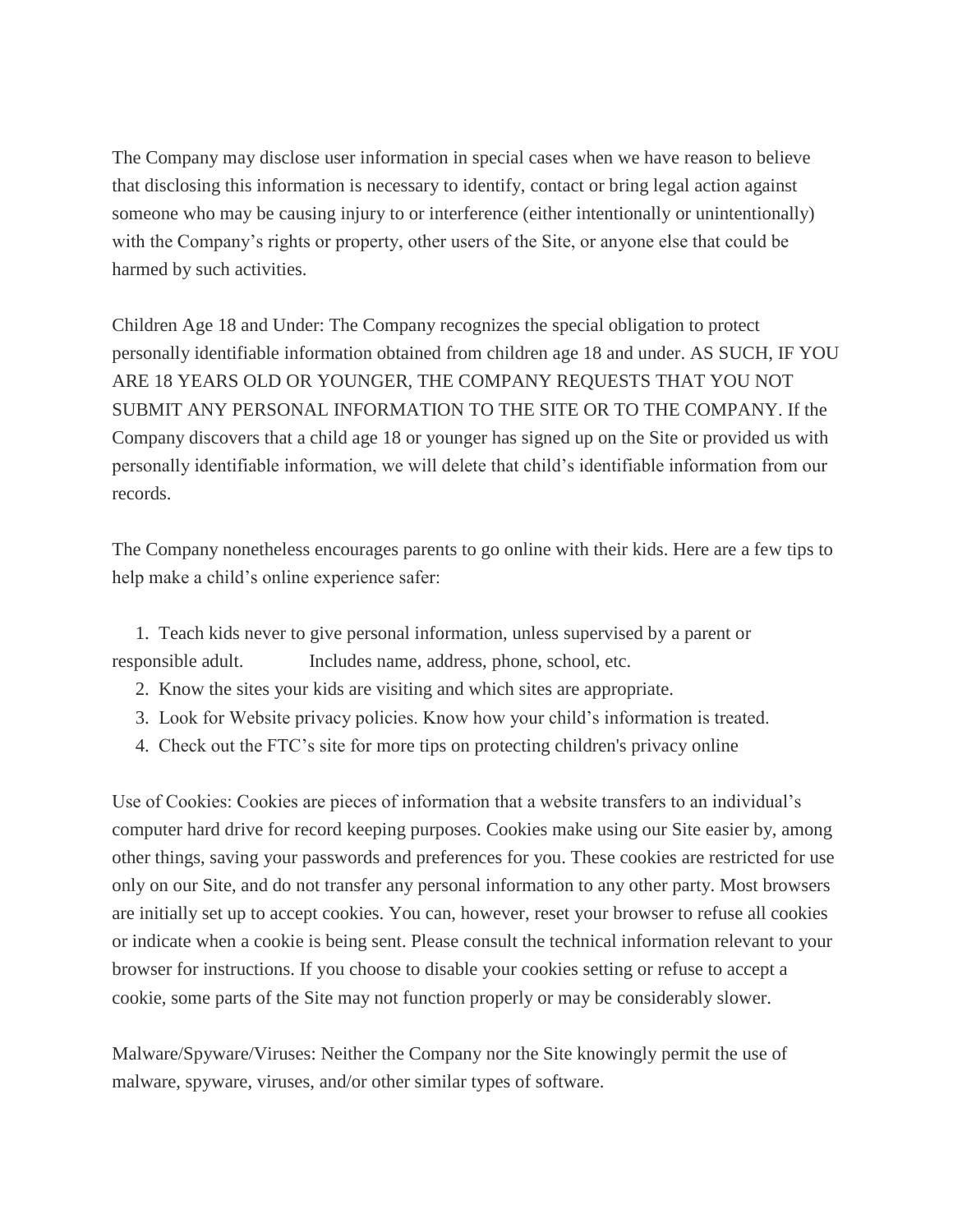Links to External Sites: The Company is not responsible for the content or practices of third party websites that may be linked to the Site. The Company is also not responsible for any information that you might share with such linked websites. You should refer to each website's respective privacy policy and practices prior to disclosing any information.

Bulletin Boards and Chat Areas: Guests of the Site are solely responsible for the content of messages they post on the Company's forums, such as chat rooms and bulletin boards. Users should be aware that when they voluntarily disclose personal information (e.g., user name, email address, phone number) on the bulletin boards or in the chat areas, that information can be collected and used by others and may result in unsolicited messages from other people. You are responsible for the personal information you choose to submit in these instances. Please take care when using these features. Choice/Opt-Out: The Site may provide you the opportunity to opt-in to receive communications from us at the point where we request information about you. You always have the option of removing your name from any e-mail list in order to discontinue any such future communications. In order to ensure immediate removal from any list, please follow the specific instructions set forth within the communications you receive from the Company which you no longer wish to receive. If you are unsuccessful in completing the instructions specified in any such communication, please e-mail us at thetwinshealingmagic@gmail.com, including a copy of the undesired email attached to the request, and state you wish to be removed from the mailing list.

Contact Information for Complaints or Concerns: If you have any complaints or concerns about the Company or about this privacy statement, please contact:

Via email: thetwinshealingmagic@gmail.com or

Via regular mail: Krista Alexander and Kara McIvor, 113 Washington Avenue, PO Box 344, Davidson, SK S0G 1A0

Information provided by you via general e-mail inquiries to the Company such as your e-mail address is used only to respond to your inquiries in the ordinary course of business, and is never shared with third parties.

Security: Security for all personally identifiable information is extremely important to us. Unfortunately, no data transmission over the internet can be guaranteed to be 100% secure. As a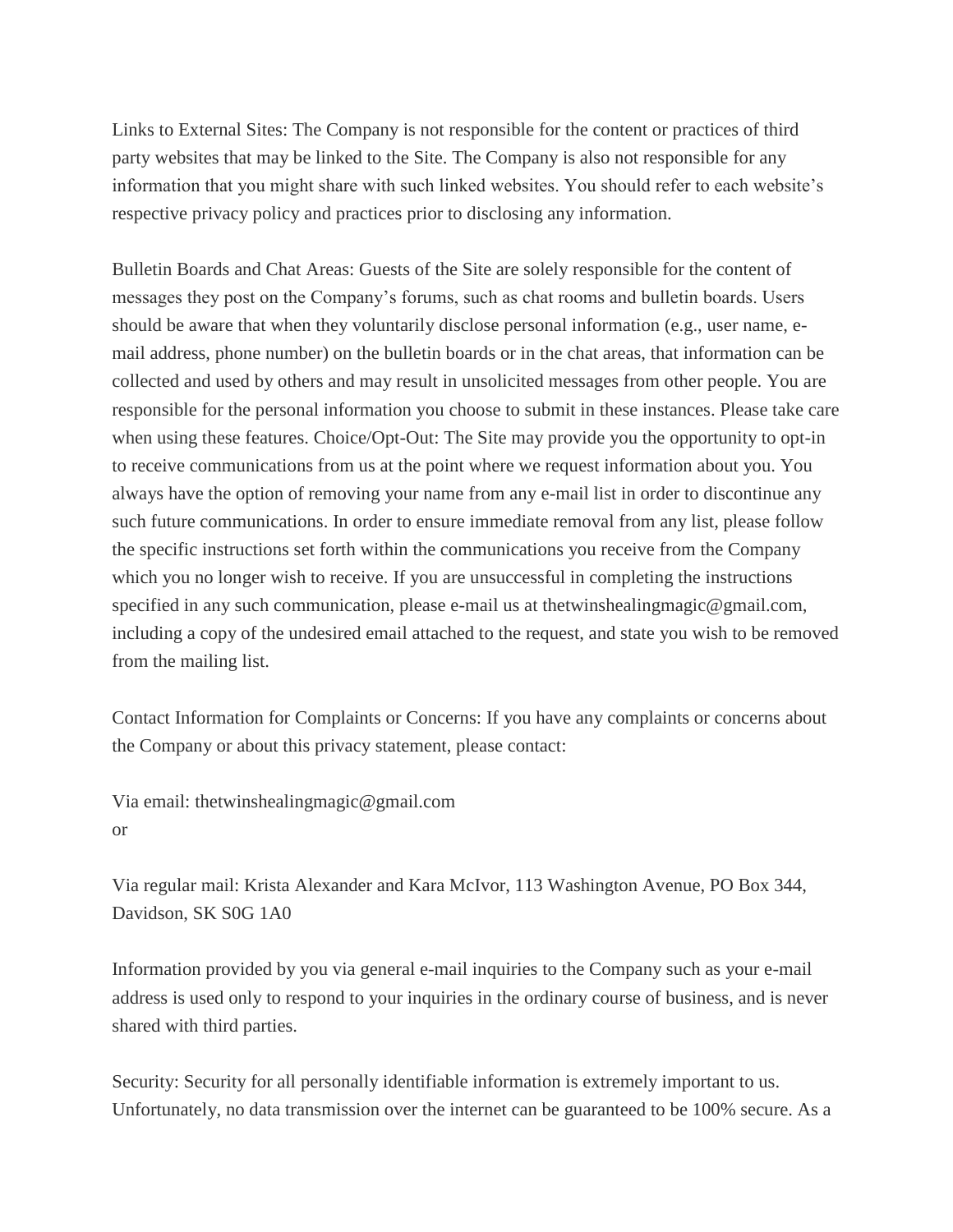result, while we strive to protect your personal information, The Company cannot ensure or warrant the security of any information you transmit via the internet. By transmitting any such information to the Company, you accept that you do so at your own risk.

Your Acceptance of These Terms: By using the Site, you accept the policies and restrictions set forth in this Online Privacy Policy. If you do not agree to this policy, please do not use the Site. This Online Privacy Policy may be revised from time to time by updating this posting. You are bound by any such revisions and should therefore periodically visit this page to review the then current Online Privacy Policy to which you are bound.

#### **Data Protection Policy**

The persons collecting data are: Krista Alexander and Kara McIvor

#### WHAT DATA DO I STORE?

I store all of the data that I need in order to maintain my relationships with customers and clients. This data ranges from records including full name, e-mail address and country, to more extensive records that include full name, telephone number, e-mail address, home and work address, as well as details of dependents.

I may store both your shipping address, for product delivery, and your billing address, which can be used to verify credit card payments or other methods of payment.

#### WHY DO I STORE YOUR DATA?

I store your data in order to provide the services that I offer for free and to fulfill my contractual undertakings with my customers and clients.

Personal data is stored to be able to send you information, free samples, products and to register you for classes and telecalls.

Recordings of classes and telecalls are stored and distributed to enable clients and customers to play back classes or telecalls they attended. Following the aforementioned classes or telecalls, recordings are also turned into products that are sold in the shop.

#### WHO HAS ACCESS TO YOUR DATA?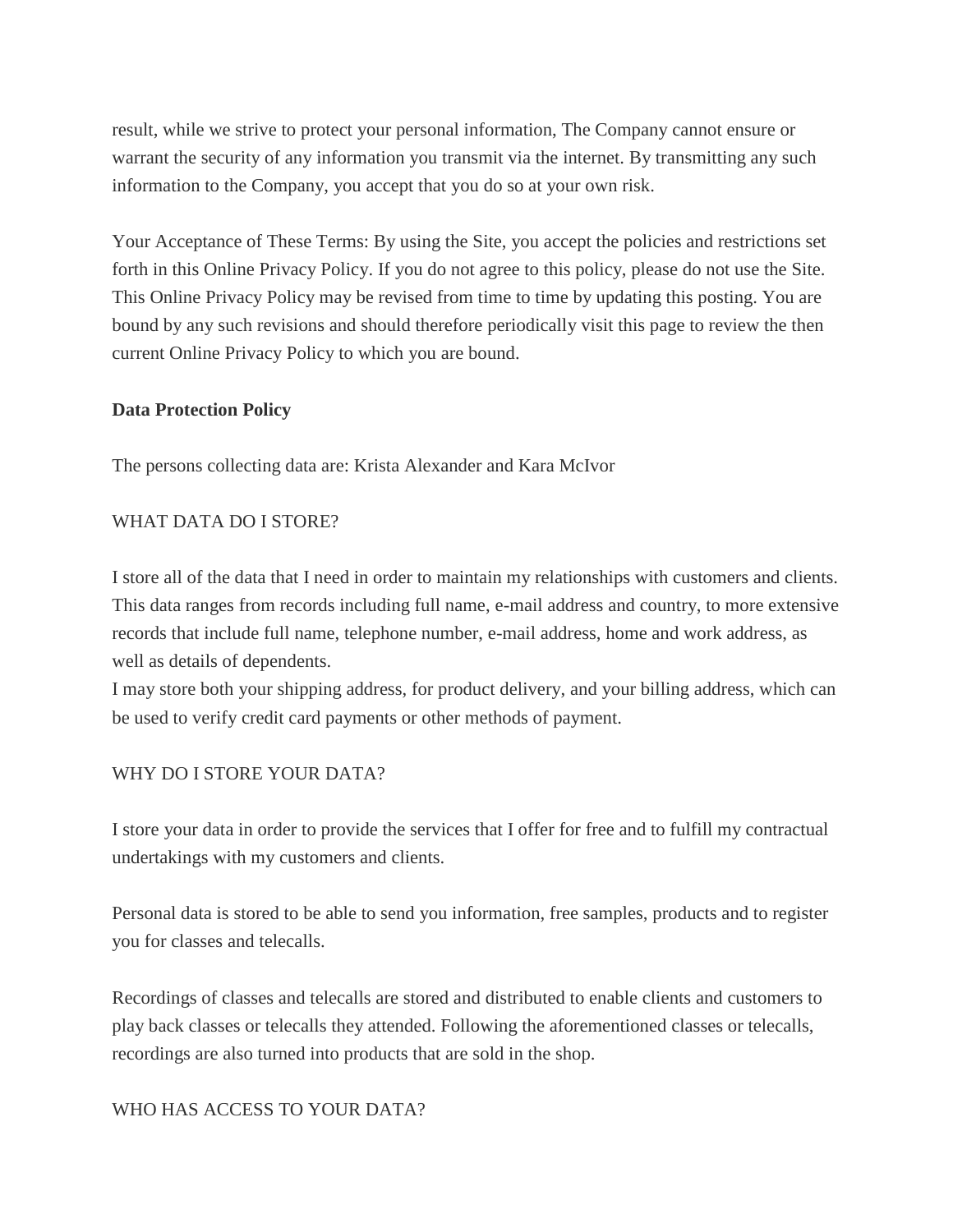My team and I have access to your data to be able to fulfill our contractual agreements with our customers and clients. My team may include my communications and marketing team, my event organizers and my administrative staff.

In addition, outsourcing work on specialist tasks within IT and accounting, for example, sometimes requires me to grant consultants access to your data whenever and wherever this is required to fulfill my legal obligations towards official authorities or to develop and improve my services.

#### HOW LONG IS THE DATA STORED?

I keep the data stored as long as…

- I have a relationship with you as a customer, client or interested party
- I am legally obliged to for tax purposes
- until you unsubscribe or ask me to delete your information

-Revenue Canada requires storage of any financially relevant materials to be kept for 7 years.

#### WHAT DATA PROTECTION RIGHTS DO YOU HAVE AS A CUSTOMER?

As a customer, you have the right to…

- manage your e-mail or paid subscription

- correct any and all information I have stored
- request details of the data I have stored regarding you

- request deletion or limitation of your stored data.

If you would like to update, change or amend your data, please let me know by contacting me at this e-mail address:thetwinshealingmagic@gmail.com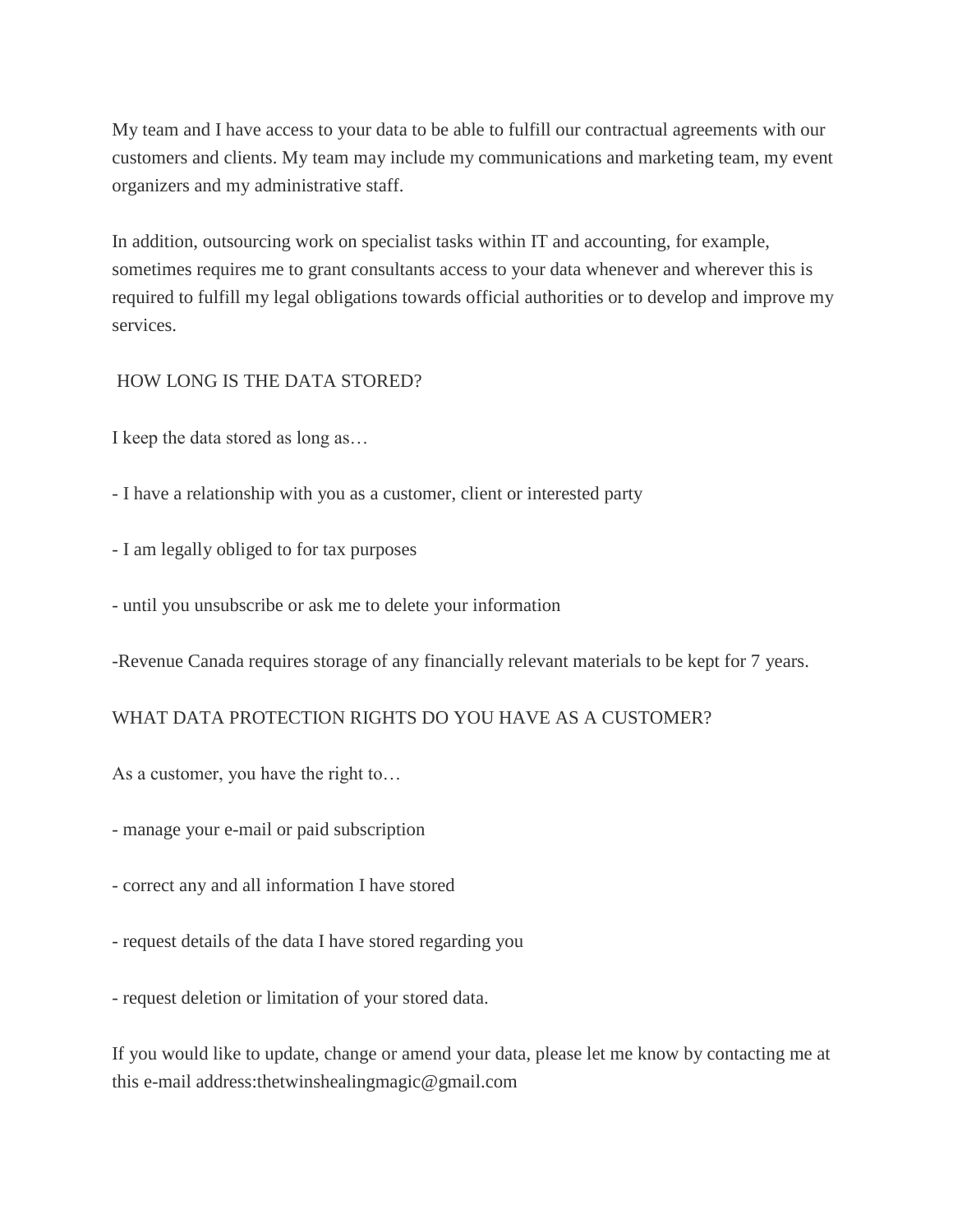If you would like to be deleted from my database, please contact me here: thetwinshealingmagic@gmail.com

### ARE CUSTOMERS OBLIGED TO PROVIDE THEIR DATA?

Yes, as a customer or client, you must provide the data I need to be able to fulfill my contractual obligations within the various services I offer.

Depending on what you are requesting from me, I will ask you to provide information that may range from your full name, e-mail address and country to more extensive details including full name, telephone number, e-mail address, home and work address, as well as details of dependents.

### COOKIES, PROFILING AND AUTOMATION

I use cookies to make my website workable and user-friendly, A pop up will appear the first time you visit my site, saying that I use cookies and that, by continuing, you agree to me placing cookies on your computer. In the process, a cookie will be placed on your computer so that you will not see the pop-up every time you visit the website.

I do not perform any form of automated profiling. Sometimes I will check what topics a client may be interested in based on his/her previous choices of classes or products.

I do not share your data or sell it to any external agencies. Checks on prerequisites for advanced classes are processed automatically.

#### WHERE DO I STORE YOUR DATA?

I use multiple systems for storing your data to fulfill my contractual agreements with customers and clients.

In general, information is stored on computers in the country of my residence, Canada.

Last Updated: April 4th, 2020